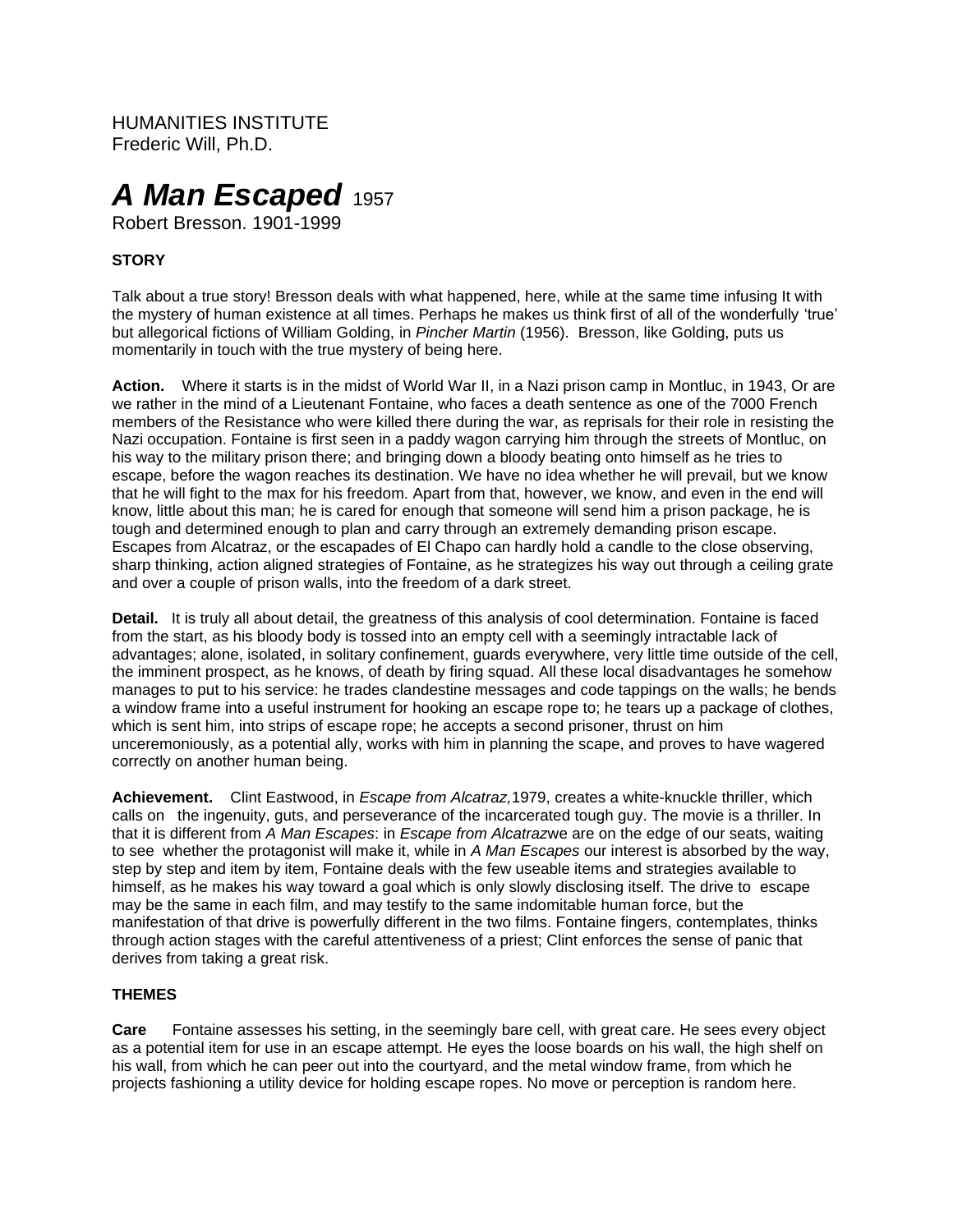**Trust.** The greatest personal decision required of Fontaine turns around the intrusion of Jost into Fontaine's cell. This young man is pushed into the cell, with a mattress and nothing more, and left there as the cellmate for the protagonist. This is awkward for Fontaine, to say the least, for he is in the midst of many planning issues toward his hoped for escape: he is busy cutting fabric, hiding escape implements, sweeping the corners of his cell—all so that he can keep his secret program invisible. The great challenge, for Fontaine, is to assess this newcomer, make sure he is not a Nazi plant, and if possible cut him effectively into the large program of escape. The question is whether or not to trust the man.

**Freedom** Fontaine already signaled, at the time of his arrest, his desperate desire for freedom. Though almost certain to be captured, he leaped out of the paddy wagon into the guns of Nazi soldiers. From the time he entered his cell, he examined everything and every aspect of daily life from the standpoint of whether it would further the return of his freedom.

## **CHARACTERS**

**Lieutenant Fontaine** The protagonist, and center of our attention from start to finish, is Lieutenant Fontaine. His story, as Bresson presents it, was based on the text, *A Man Escaped*, written by Andre Devigny, a French officer who himself was imprisoned in and escaped from the Nazi prison in Montluc. Bresson, who had himself been a prisoner of war, worked with such real life reminiscences, to create a single-minded freedom-addict, whose devotion to escape motivated his every action. In creating this character he avoided all the traditional casting of 'actors,' and went for a relatively untrained candidate, who was as far as possible stripped of distinctive personal traits, and reduced to his bare human condition.

**Blanchet**. An elderly prisoner neighbor of Fontaine: the two meet when carrying their slops out to dispose of, on the side of the prison courtyard. In their interaction Fontaine learns that his tapping on this neighbor's wall, although the man had been too ill to respond, had given the man hope. Bresson often touches on a God-theme, which includes the notion that we are never sure when our behavior will have a saving effect on another person.

**Reverend de Leiris.** Is a Protestant minister. He is one of several men Fontaine regularly meets in the washroom. Leiris 'luckily' discovers that he has a Bible tucked away in his coat pocket; he shares it with Fontaine, who discounts the idea of 'luck,' seeing a God-plan in it.

## **FONTAINE**

**Character** Lieutenant Fontaine is a relatively characterless military man, defined by his passion for escape, his growing care for others—Blanchet is an example, as is his trust in the new cellmate, Jost and the calculating intensity with which he surveys the possible means to escape, as he finds them in his cell. His eventual escape, with Jost, is accompanied with a triumphant passage from Mozart, who is too subtle to trivialize Fontaine's achievement, and simply 'lifts our hearts.'

**Parallels.** Albert Camus' *The Stranger* (1942) explores the affectlessness of a young man for whom life has become a traitless sequence of events; a man who resembles Fontaine in the bareness of his human presence. Tolstoy's Ivan Ilyitch resembles Fontaine, in the bare capacity simply to hang in there, making that condition a form of trust.

### **Illustrative moments**

**Captured**. From the outset of the film, Fontaine, handcuffed in the back seat of a paddy wagon, is tightly clenched in the hope of escape, and at the first opportunity flings himself out the door into the street. He is immediately captured, and treated roughly.

**Tossed.** Having been caught, Fontaine is tossed into his bare cell like a sack of potatoes. He is bleeding around the face, and is exhausted, but sets himself—after weeping briefly—to figuring out how to escape.